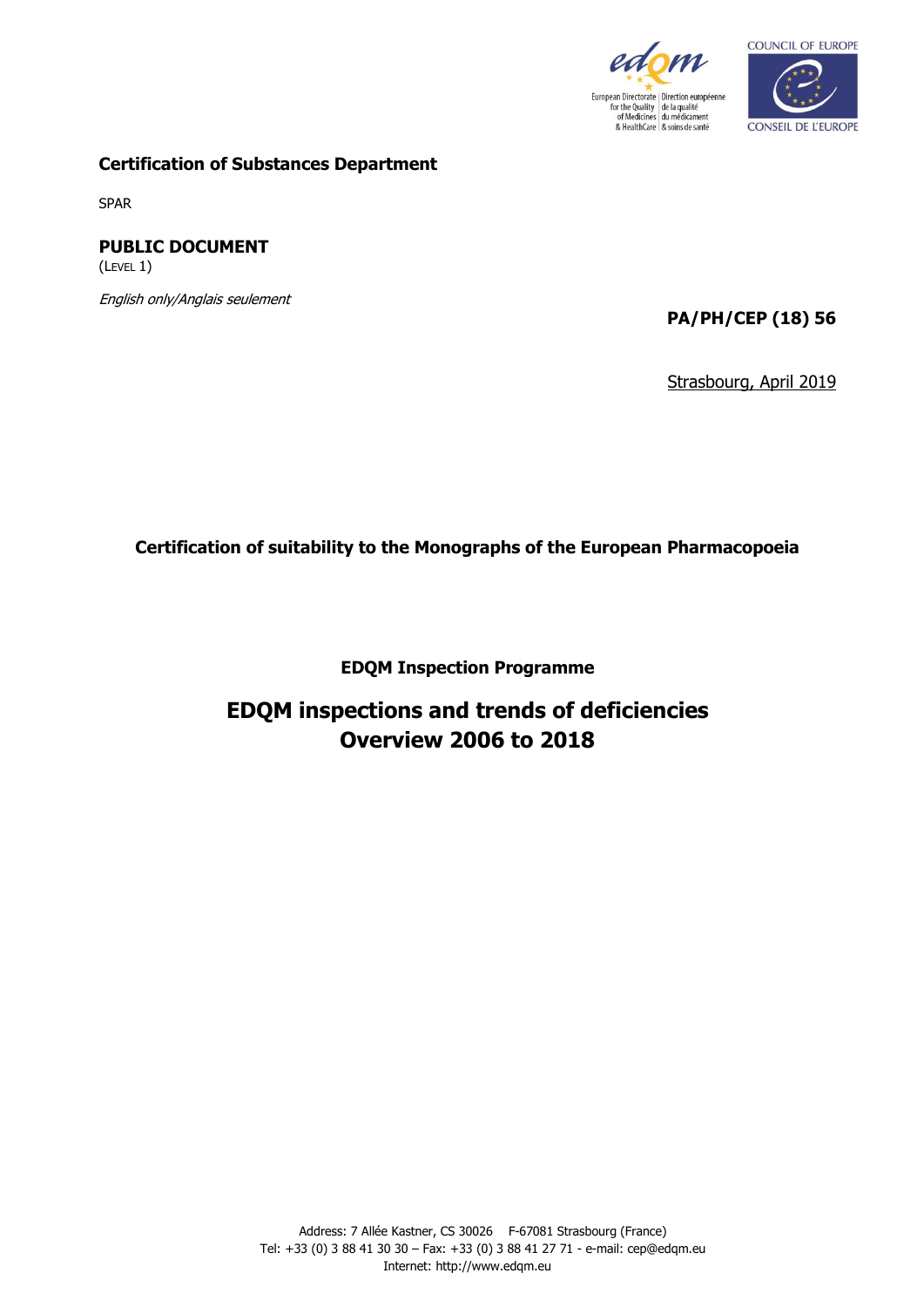# **1) INTRODUCTION**

All sites involved in the manufacturing of Active Pharmaceutical Ingredients (API) for which a CEP has been requested or granted may be subject to an inspection by the EDQM. A negative outcome of an inspection may result in actions against related CEPs (suspension or withdrawal of CEPs or closure of CEP applications). Re-inspections are performed either to verify the return to compliance after a negative inspection outcome, or in the context of monitoring the sustainability of the GMP status.

This document is a review of data from API inspections conducted by the EDQM between 2006 and 2018. It covers:

- the location of the inspections;
- whether they were initial or re-inspections;
- their outcome;
- the distribution of the observed deficiencies to EU Good Manufacturing Practice (GMP) Part II area and criticality;
- the frequency of the findings;
- issues of data integrity.

The deficiencies observed during EDQM inspections are referenced to EU GMP Part II and the relevant Annexes, or to the corresponding CEP dossiers and the European Pharmacopoeia (Ph. Eur.) in general.



# **2) REVIEW OF INSPECTIONS BY LOCATION, HISTORY AND OUTCOME**

2.1 The distribution of EDQM inspections by geographical location of inspected sites is given in the following chart:

2.2 The distribution of outcomes of EDQM inspections is given in the following chart: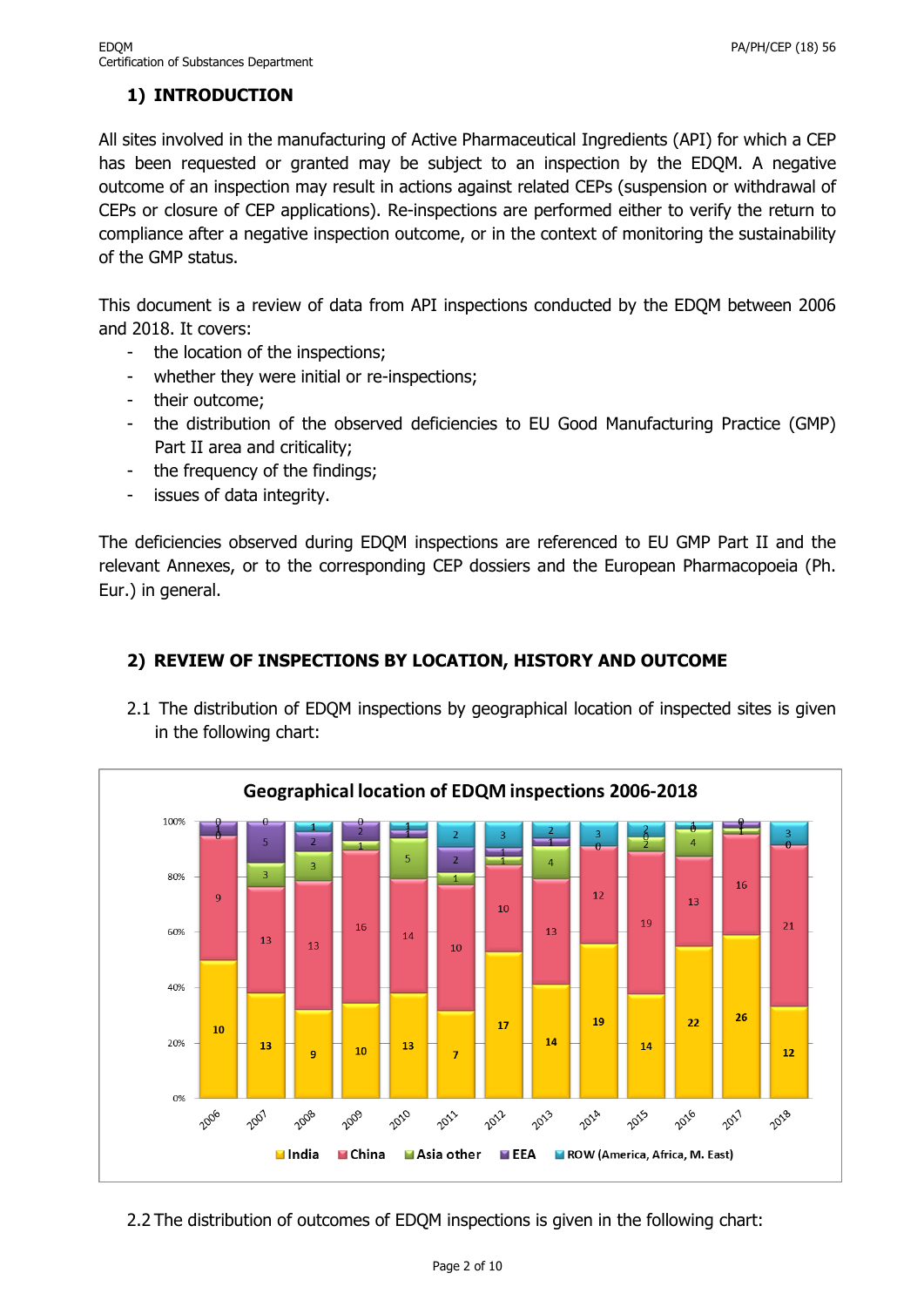

The chart below displays the total number and ratio of outcomes of EDQM inspections during the review period:

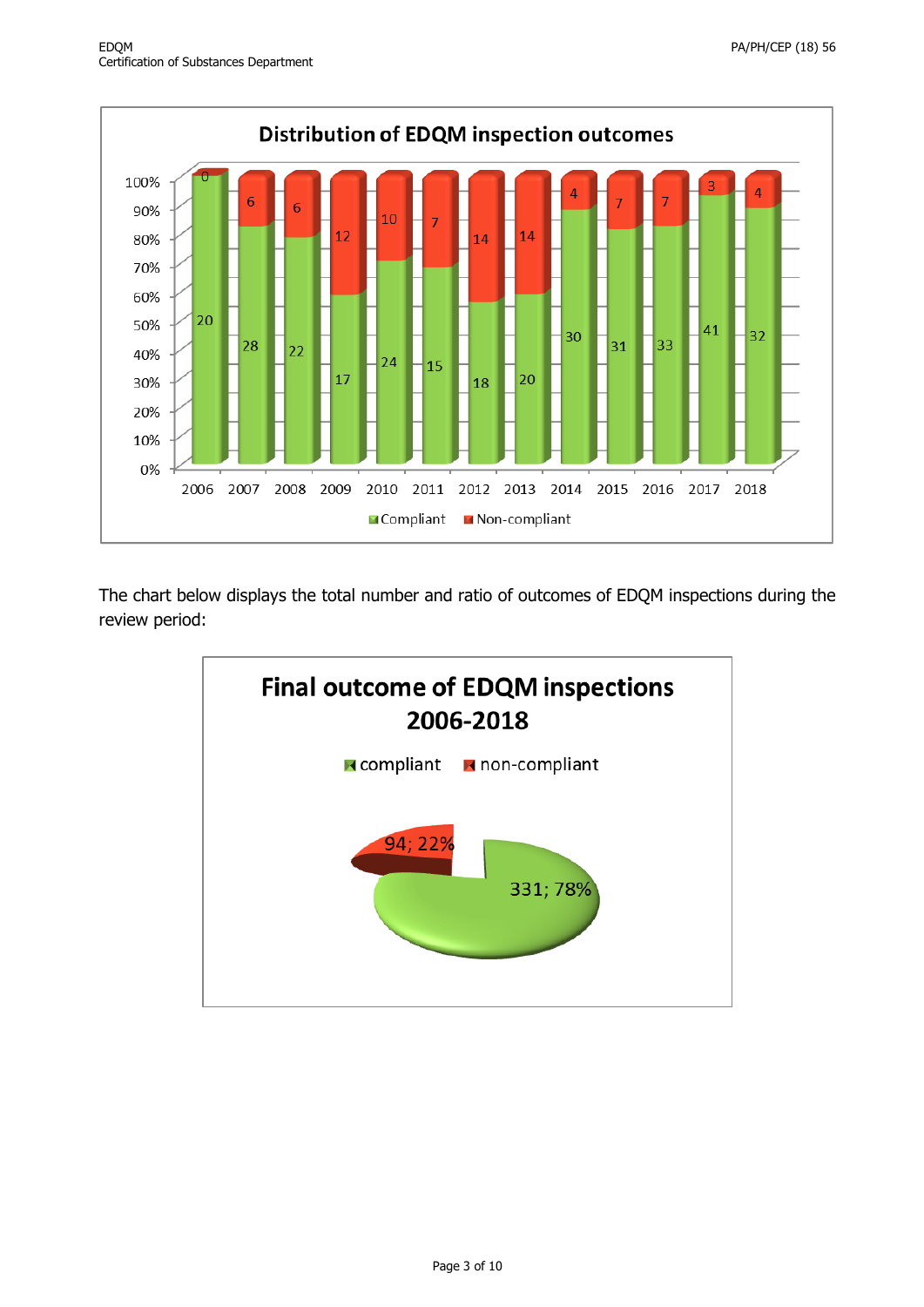2.3 The distribution of EDQM inspections (initial or re-inspections) is given in the following table:



### **3) DISTRIBUTION OF DEFICIENCIES BY GMP AREA (including compliance with CEP) & CRITICALITY**

The deficiencies reported during EDQM inspections are classified as critical, major or other, depending on the risk they may pose to public health and the degree of deviation from EU GMP, the relevant CEP dossier and European Pharmacopoeia (Ph. Eur.).

For this review, they have been distributed according to the respective chapters of EU GMP Part II as well as compliance with the CEP dossier and the Ph. Eur. Some items group several chapters of the EU GMP Part II. One item gathers all CEP dossier and Ph. Eur. compliance issues. The grouping aims at avoiding the variability linked with the fact that some deficiencies may be related to different chapters.

Only the numbers of the EU GMP Part II chapters are mentioned for each group in the charts; for the detailed grouping, see Annex I.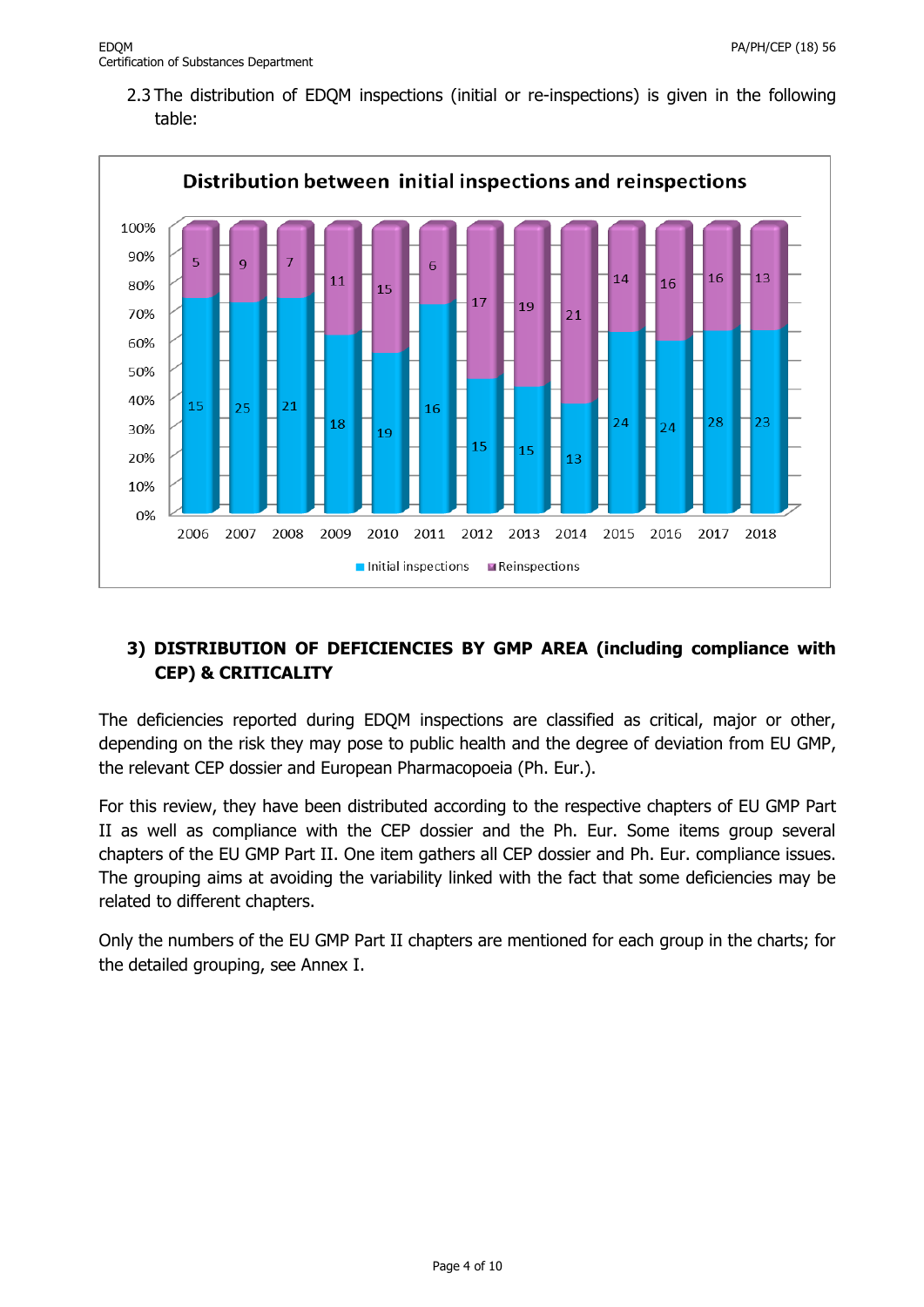3.1 The overall distribution of deficiencies from EDQM inspections between 2006 and 2018 by GMP area and CEP compliance is displayed in the chart below:



3.2 The chart below displays the trends in the deficiencies throughout the years by GMP area and CEP compliance (percentages of the total number of deficiencies for each year):

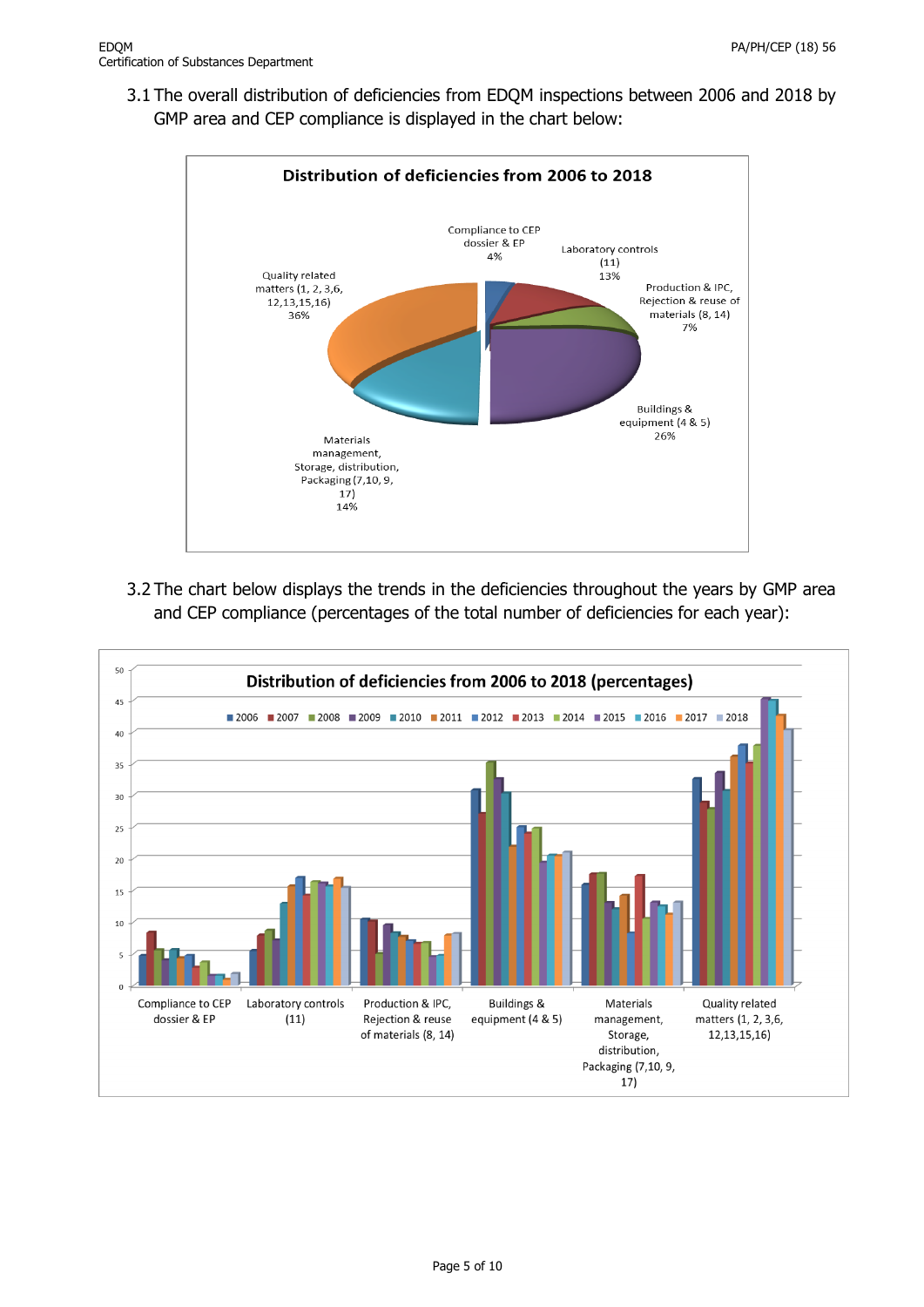The following trends can be seen from the chart:

- Quality related matters: overall increase until 2015 (up to 45% from 32% in 2006), slight drop since then (down to 40% in 2018);
- Materials management: initially variable, overall stable since 2014 (10-13%);
- Buildings and equipment: decrease from 2008 (35%), overall stable since 2015 (19 to 21%);
- Production: consistent decrease until 2016, increase in 2017-2018 (from 5% to 8%);
- Laboratory controls: general increase until 2012 (17%), overall stable since;
- Compliance to CEP dossier and Ph. Eur.: regular decrease (from 8% in 2007 down to 1% in 2018).
- 3.3 For recent inspections (2017-2018) the number of deficiencies by level of criticality (critical, major and other) in each GMP area have been analysed and are presented in the chart below.



It can be seen from the chart that the largest occurrence of major and critical deficiencies is observed in Quality related matters, followed by Buildings & Equipment, and by Laboratory controls in third place (details in section 4).

It should be pointed out that the combination of major findings may lead to an overall critical risk for public health (and therefore a non-compliant inspection outcome without individual critical deficiencies), which is not reflected in the chart.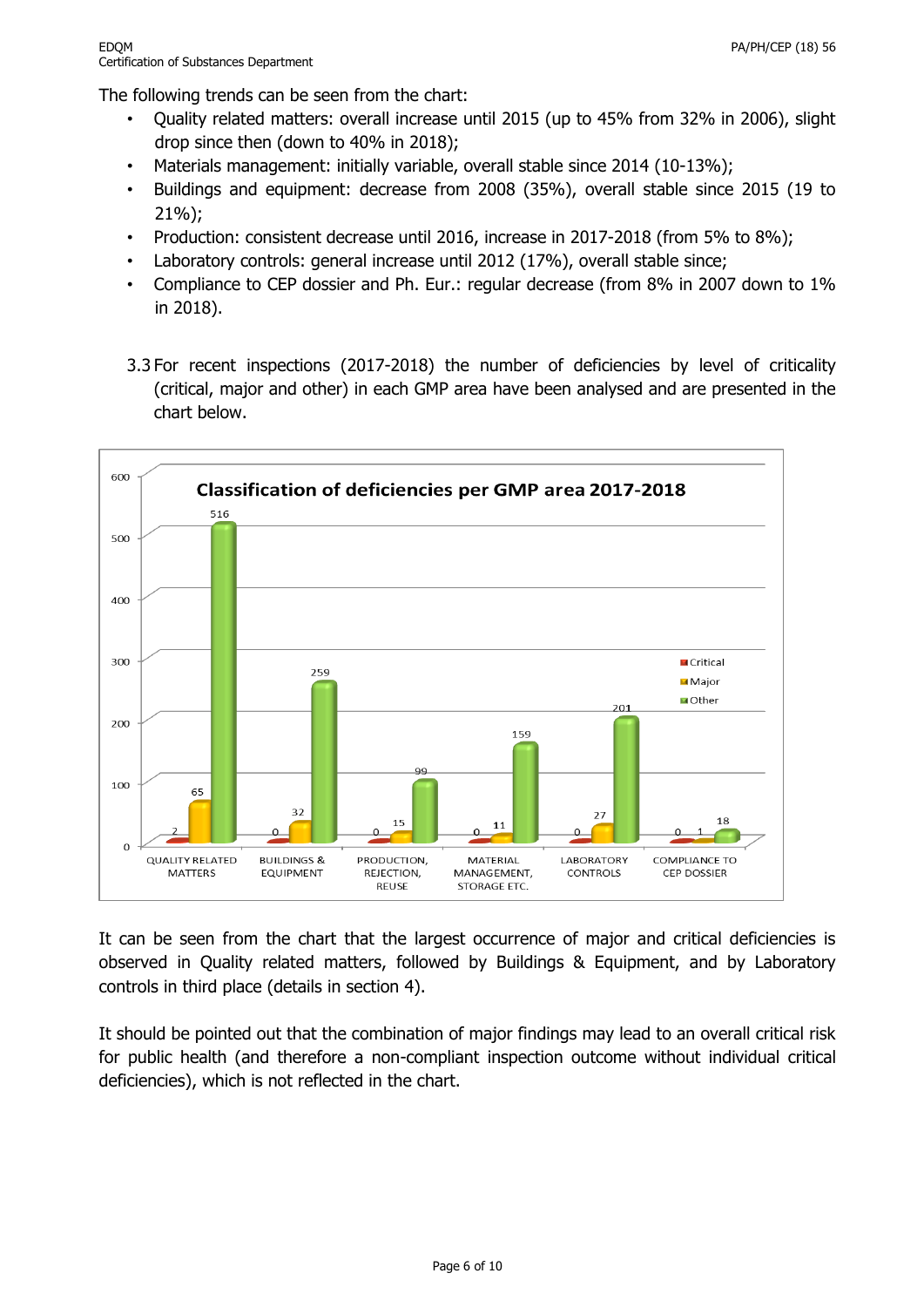# **4) MOST FREQUENT TYPES OF DEFICIENCIES BY GMP AREA**

The most frequent types of deficiencies identified in each GMP area during EDQM inspections between 2006 & 2018 are listed below.

#### **4.1 Quality related matters**

Insufficiency and/or ineffectiveness of quality system rendering operations not reliable as evidenced by:

- Insufficient oversight of quality unit over GMP activities, e.g.:
	- $\circ$  failure to effectively control documentation (both paper and electronic);
	- o inadequate overview of production and laboratory activities;
	- $\circ$  underreporting and/or insufficient investigation of quality events (complaints, deviations, out-of-specification (OOS) results, change controls);
- Fraudulent documentation practices, e.g.:
	- o rewriting documents in order to demonstrate acceptable, expected or presentable results, values or dates;
	- $\circ$  untimely recording of operations;
	- o unavailability of records;
	- o use of loose sheets instead of bound logbooks;
- Quality Risk management principles not applied or inadequately implemented in areas such as production activities, deviations, change control, etc.
- Annual quality review not used as a quality tool by companies, e.g.:
	- o not all batches reflected (especially "non-CEP" grade, even though manufactured by same process);
	- o trends not detected or investigated;
- Insufficient personnel training, e.g.:
	- $\circ$  no training given to upper management with regard to GMP related matters;
	- o no assessment of training's efficiency or with limited value;
- Insufficient validation, e.g.:
	- $\circ$  processes such as use of recovered solvents, blending or micronisation not always addressed;
	- $\circ$  lack of sound knowledge of different approaches regarding cleaning validation.

#### **4.2 Materials management**

- Insufficient approval and/or management of vendors of key starting materials or intermediates (e.g. unreliable on-site audits);
- Risk of loss of traceability due to insufficient identification of containers;
- Improper storage conditions (temperature, humidity, non-controlled storage facilities…).

#### **4.3 Buildings and equipment**

- Risks of contamination and/or cross-contamination arising from:
	- $\circ$  improper design of facilities;
	- $\circ$  inadequate cleaning of equipment;
	- o insufficient maintenance of equipment.
- Lack of appropriate user requirement specifications concerning equipment qualification;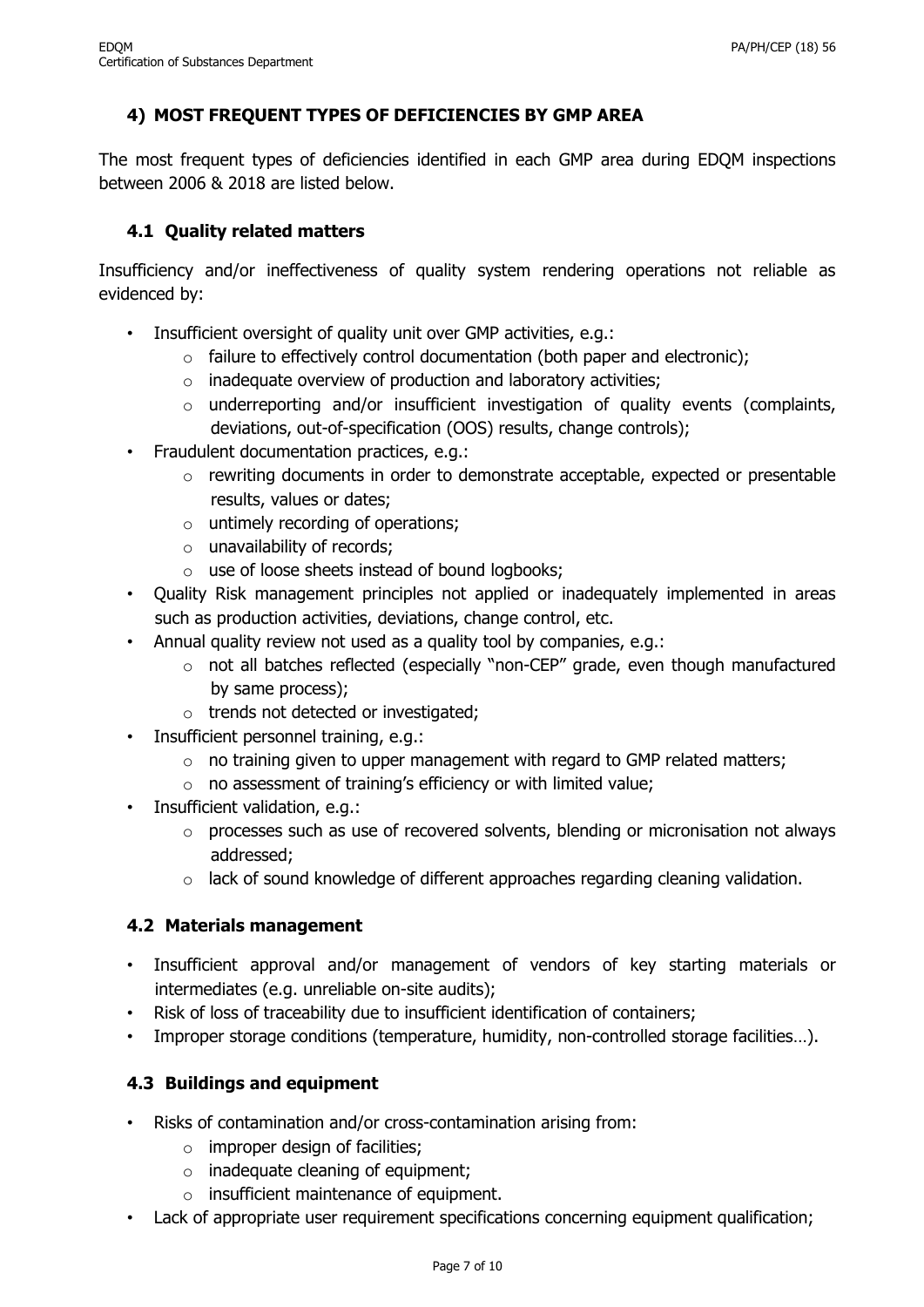- Lack of sound scientific approach regarding the management of computerised systems used for material management, production, laboratory controls etc., e.g.:
	- o lack of appropriate user requirement specifications;
	- o insufficient knowledge of validation requirements;
	- $\circ$  no or insufficient management of access levels causing risk of loss of traceability;
	- $\circ$  insufficient controls to prevent data manipulation;
	- $\circ$  lack or insufficient review of audit trail;
	- o IT staff lacking or without knowledge of GMP requirements.

#### **4.4 Production**

- Blending of batches without prior appropriate testing;
- Lack of control of solvent recovery.

#### **4.5 Laboratory controls**

- Fraudulent practices regarding testing activities, e.g.:
	- o pretesting or "testing into compliance";
	- o deleting OOS results;
	- o unreliability of analytical results;
- Unreliable microbiological results;
- Issues with Chemical Reference Standards (CRS):
	- o absence of the Ph. Eur. CRS;
	- o insufficient establishment of secondary standards;
- Lack of proper monitoring of potable water.

#### **4.6 Sub-contracted activities**

No or insufficient review and/or acceptance for such activities (e.g. equipment/instrument calibration, computerised systems validation, further powder processing).

#### **Specific cases of deficiencies related to data integrity**

Most breaches of data integrity occurred in documentation practice and in laboratory controls. Additional issues have been observed, such as absence or gaps of validation and controls on computerised systems.

Importantly, 44% of critical and 25% of major deficiencies observed between 2015 and 2018 were related to data integrity issues.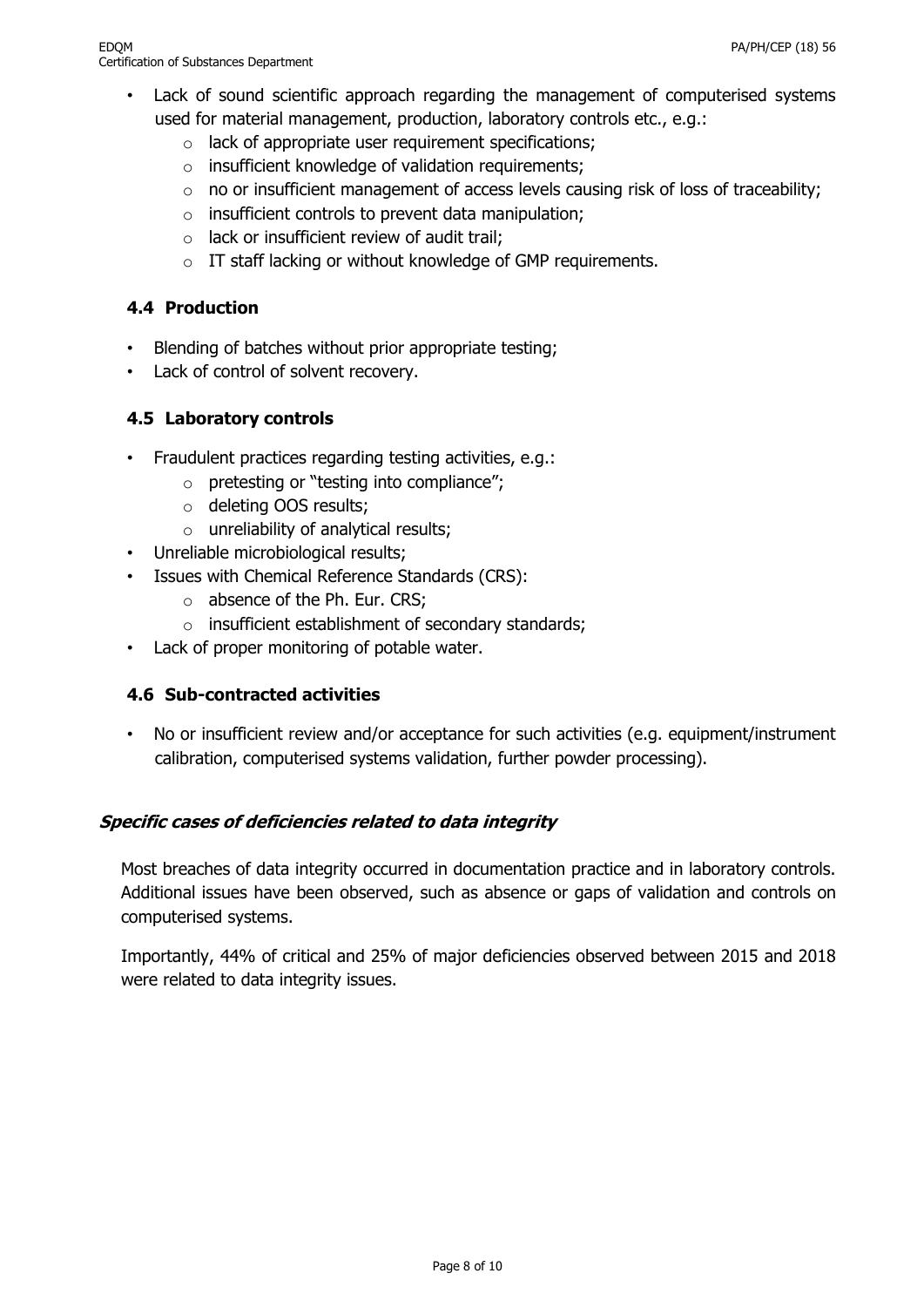## **5) CONCLUSION**

From the geographical distribution of EDQM inspections (see 2.1), it is clear that manufacturing sites in India and China are the ones mostly visited, which is in line with the share of these two countries in the repartition of CEP manufacturers outside Europe (82% in March 2017). On the other hand, inspections in the European Economic Area (EEA) have practically dropped to zero, due to the monitoring of the compliance status of European sites being a responsibility of the respective National Competent Authorities.

Regarding the trends of inspection outcomes, the high level of non-compliances observed in the first few years after implementation of the EDQM inspection programme (especially between 2009 and 2013) is considered to demonstrate the ability of the EDQM to detect sites at risk from a GMP point of view. Since 2014, the relatively stable and comparatively low rate of noncompliance observed is seen as a result of the manufacturers' efforts to adapt and comply with regulatory & GMP requirements, promoted by the EDQM's continuous presence in the field of inspections (see 2.2).

An overall decline in findings related to buildings, equipment and materials management over the years (see 3.2) is considered as an achievement resulting from raising the companies' awareness in these fields. This improvement in the status of the majority of the facilities consequently allowed the inspectors to focus more on quality systems and subsequently identify more quality related issues, as shown by them consistently occupying the first place in the distribution of deficiencies in recent years.

A significant portion of the issues resulting in GMP non-compliance (critical and major deficiencies) are related to data integrity.

Another result of the review is the low level of discrepancies to the CEP dossier (see 3.2), which demonstrates the increased efforts of companies to comply with their commitments and the conditions under which their CEPs were granted throughout their lifecycle.